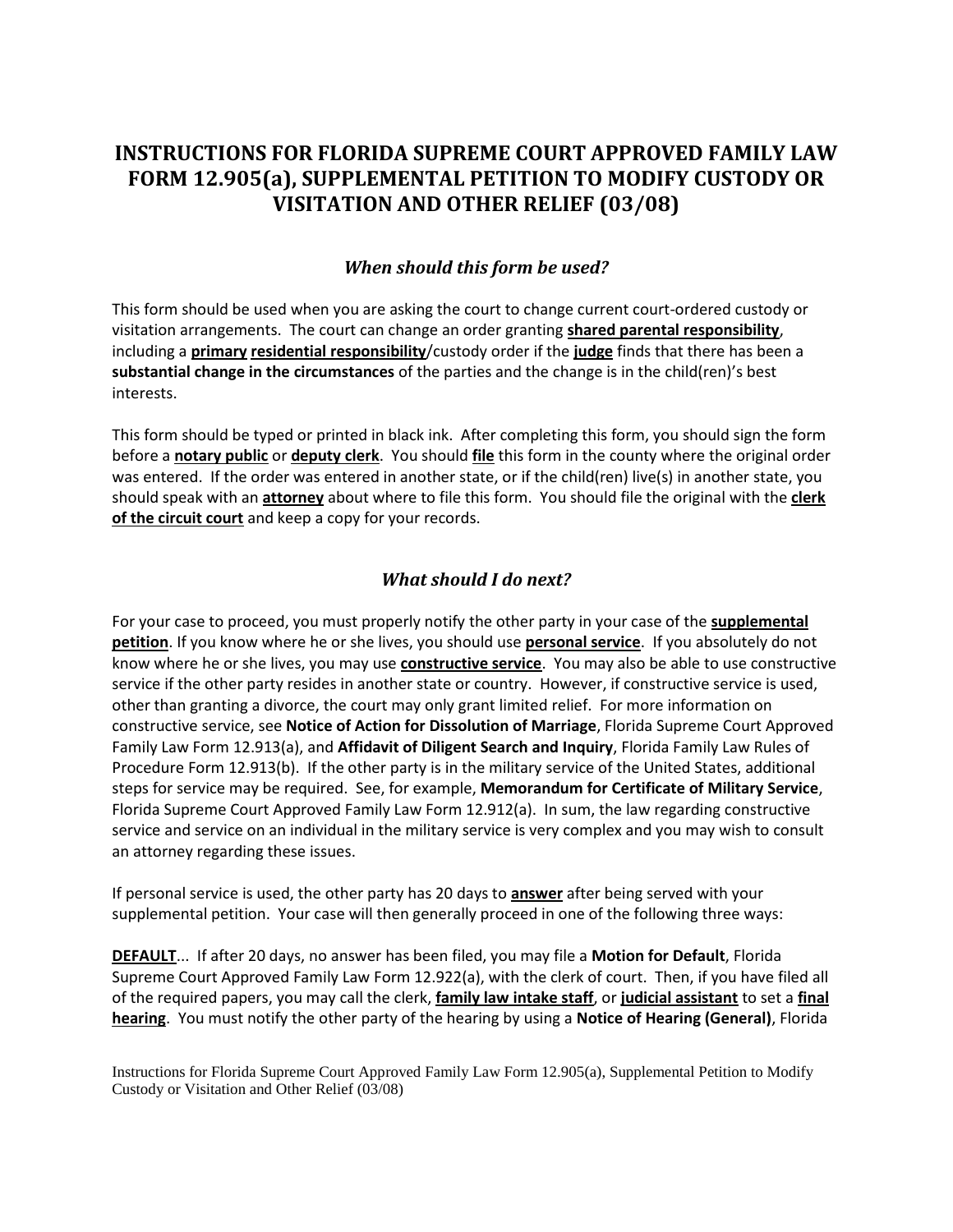Supreme Court Approved Family Law Form 12.923, or other appropriate notice of hearing form.

 petition or an answer and waiver, **and** you have complied with **mandatory disclosure** and filed all of the Court Approved Family Law Form 12.923, or other appropriate notice of hearing form. **UNCONTESTED**... If the **respondent** files an answer that agrees with everything in your supplemental required papers, you may call the clerk, family law intake staff, or judicial assistant to set a final hearing. You must notify the other party of the hearing by using a **Notice of Hearing (General)**, Florida Supreme

 the respondent files an answer and counterpetition, you should answer the counterpetition within 20 **CONTESTED**... If the respondent files an answer or an answer and **counterpetition**, which disagrees with or denies anything in your supplemental petition, **and** you are unable to settle the disputed issues, you should file a **Notice for Trial**, Florida Supreme Court Approved Family Law Form 12.924, after you have complied with mandatory disclosure and filed all of the required papers. Some circuits may require the completion of **mediation** before a final hearing may be set. Then you should contact the clerk, family law intake staff, or judicial assistant for instructions on how to set your case for **trial** (final hearing). If days using an **Answer to Counterpetition**, Florida Supreme Court Approved Family Law Form 12.903(d).

### *Where can I look for more information?*

 **beginning of these forms.** The words that are in **"bold underline"** in these instructions are defined **Before proceeding, you should read "General Information for Self-Represented Litigants" found at the**  there. For further information, see chapter 61, Florida Statutes.

#### *Special notes...*

If you do not have the money to pay the filing fee, you may obtain an Application for Determination of Civil Indigent Status from the clerk, fill it out, and the clerk will determine whether you are eligible to have filing fees deferred.

With this form, you must also file the following:

- Court Approved Family Law Form 12.902(d). **Uniform Child Custody Jurisdiction and Enforcement Act (UCCJEA) Affidavit**, Florida Supreme
- • **Child Support Guidelines Worksheet**, Florida Family Law Rules of Procedure Form 12.902(e). (If you do not know the other party's income, you may file this worksheet after his or her financial affidavit has been served on you.)
- • **Settlement Agreement**, if you have reached an agreement on any or all of the issues. Although Family Law Form 12.902(f)(1). there is no form for this in these Florida Family Law Forms, you may construct a settlement agreement using the pertinent sections contained in **Marital Settlement Agreement for Dissolution of Marriage with Dependent or Minor Child(ren)**, Florida Supreme Court Approved
- • **Notice of Social Security Number**, Florida Supreme Court Approved Family Law Form 12.902(j), if not previously filed.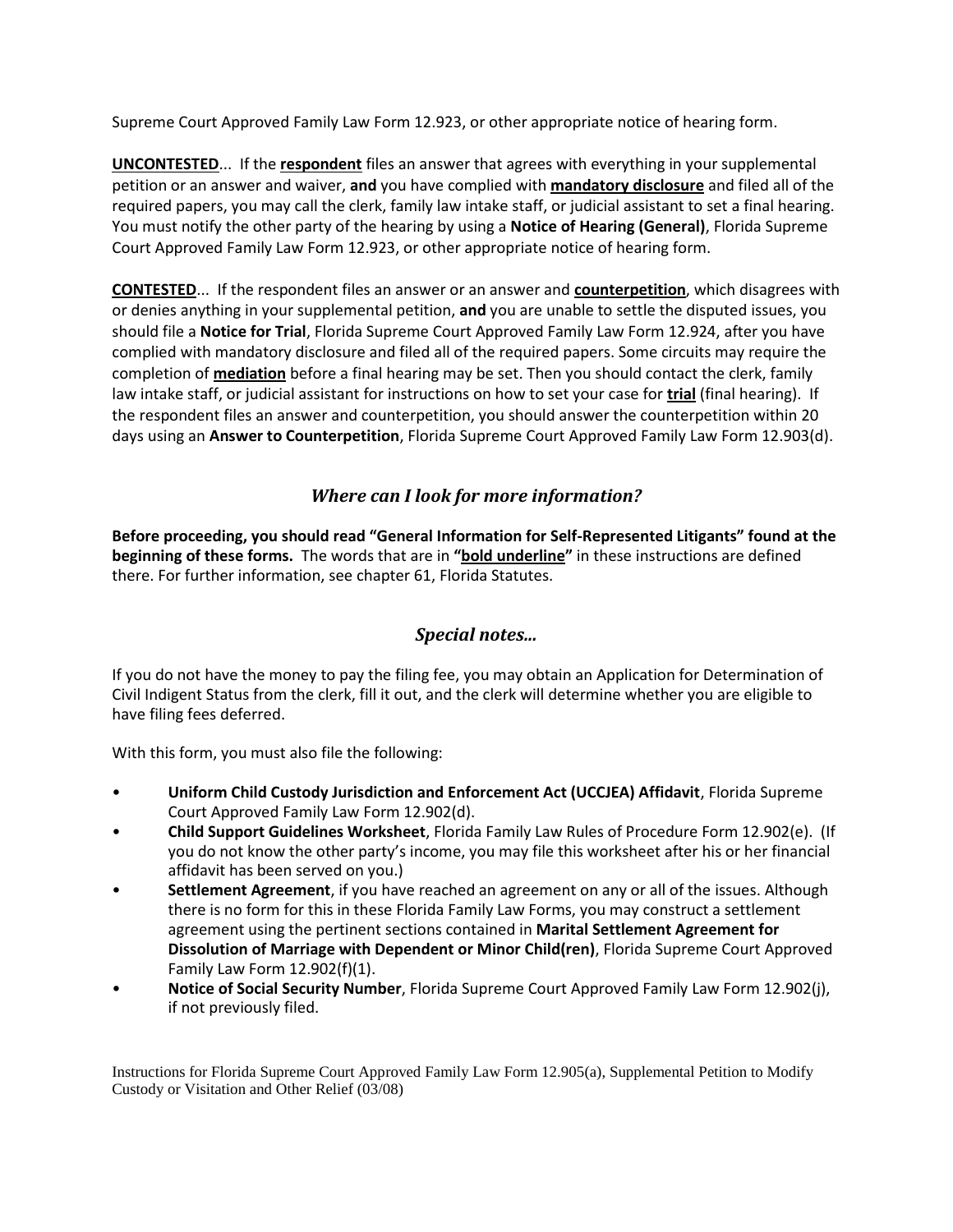- **Family Law Financial Affidavit**, Florida Family Law Rules of Procedure Form 12.902(b) or (c). (This must be filed within 45 days of service of the supplemental petition on the respondent, if not filed at the time of the supplemental petition.)
- **Certificate of Compliance with Mandatory Disclosure**, Florida Family Law Rules of Procedure Form 12.932. (This must be filed within 45 days of **service** of the supplemental petition on the respondent, if not filed at the time of the supplemental petition, unless you and the other party have agreed not to exchange these documents.)

 on the child(ren)'s best interests. Regardless of whether there is an agreement, the court reserves Child Custody... If you and the respondent are unable to agree about with whom the child(ren) will live most of the time, a judge will decide for you. The judge will decide the parenting arrangements based jurisdiction to modify issues relating to the minor child(ren).

 The judge may request a **parenting evaluation** or appoint a **guardian ad litem** in your case. This means purpose of such intervention is to be sure that the best interests of the child(ren) is (are) being served.<br>For more information, you may consult section 61.13, Florida Statutes. that a neutral person will review your situation and report to the judge concerning parenting issues. The

 Some circuits may require the completion of a **parenting course** before a final hearing may be set. You should contact the clerk, family law intake staff, or judicial assistant about requirements for parenting courses or mediation where you live.

Listed below are some terms with which you should become familiar before completing your supplemental petition. **If you do not fully understand any of the terms below or their implications, you should speak with an attorney before going any further.** 

- • **Shared Parental Responsibility**
- • **Sole Parental Responsibility**
- • **Rotating Custody**
- • **Primary Residential Responsibility**
- • **Secondary Residential Responsibility**
- • **Reasonable visitation**
- • **Specified visitation**
- • **Supervised visitation**
- **No contact**

 **Child Support...** The court may order one parent to pay **child support** to assist the other parent in If you are requesting custody or primary residential responsibility for one or more children, you should parents and take into account the financial contributions of both parents. You must file a **Family Law**  Family Law Rules of Procedure Form 12.902(e). Because the child support guidelines take several meeting the child(ren)'s material needs. **Both parents are required to provide financial support**, but one parent may be ordered to pay a portion of his or her support for the child(ren) to the other parent. request child support in your supplemental petition. Florida has adopted guidelines for determining the amount of child support to be paid. These guidelines are based on the combined income of **both Financial Affidavit**, Florida Family Law Rules of Procedure Form 12.902(b) or (c), and the other parent will be required to do the same. From your financial affidavits, you should be able to calculate the amount of child support that should be paid using the **Child Support Guidelines Worksheet**, Florida factors into consideration, change over time, and vary from state to state, your child support obligation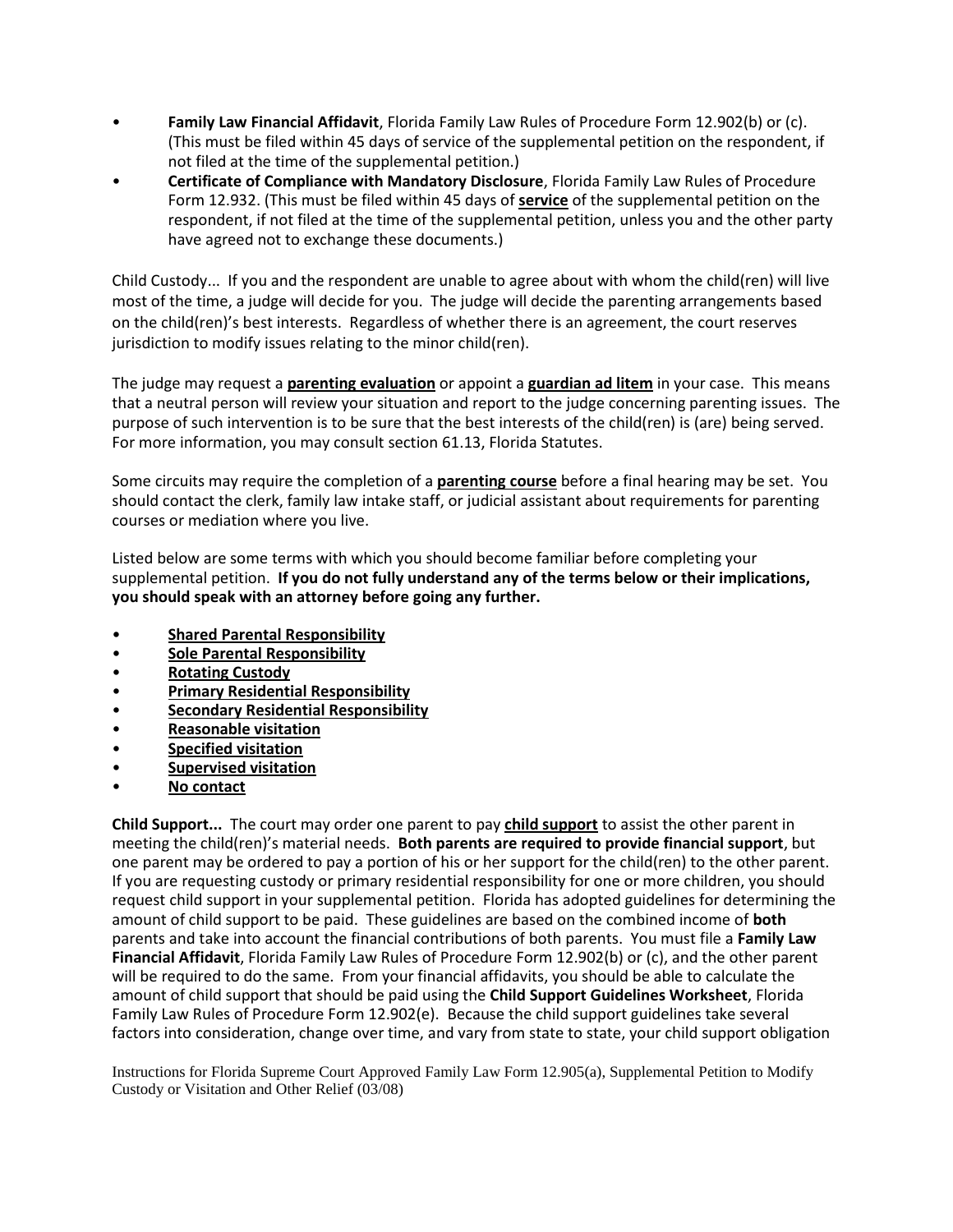may be more or less than that of other people in seemingly similar situations.

Temporary Relief... If you need temporary relief regarding parental responsibility and visitation with child(ren), or temporary child support, you may file a **Motion for Temporary Support with Dependent or Minor Child(ren)**, Florida Supreme Court Approved Family Law Form 12.947(a). For more information, see the instructions for that form.

 **Settlement Agreement...** If you and the respondent are able to reach an agreement on any or all of the Florida Supreme Court Approved Family Law Form 12.902(f)(1). Both parties must sign this agreement before a **notary public**. Any issues on which you are unable to agree will be considered **contested** and issues, you should file a Settlement Agreement. Although there is no form for this in these Florida Family Law Forms, you may construct a settlement agreement using the pertinent sections contained in **Marital Settlement Agreement for Dissolution of Marriage with Dependent or Minor Child(ren)**, settled by the judge at the final hearing.

 complete at your hearing or trial. **Final Judgment Form...** These family law forms contain a Supplemental Final Judgment Modifying Parental Responsibility/Visitation, Florida Supreme Court Approved Family Law Form 12.993(a), which the judge may use. You should check with the clerk, family law intake staff, or judicial assistant to see if you need to bring it with you to the hearing. If so, you should type or print the heading, including the circuit, county, case number, division, and the parties' names, and leave the rest blank for the judge to

 you fill out these forms, that person must give you a copy of a **Disclosure from Nonlawyer**, Florida out these forms also **must** put his or her name, address, and telephone number on the bottom of the last page of every form he or she helps you complete. Nonlawyer... Remember, a person who is NOT an attorney is called a nonlawyer. If a nonlawyer helps Family Law Rules of Procedure Form 12.900(a), before he or she helps you. A nonlawyer helping you fill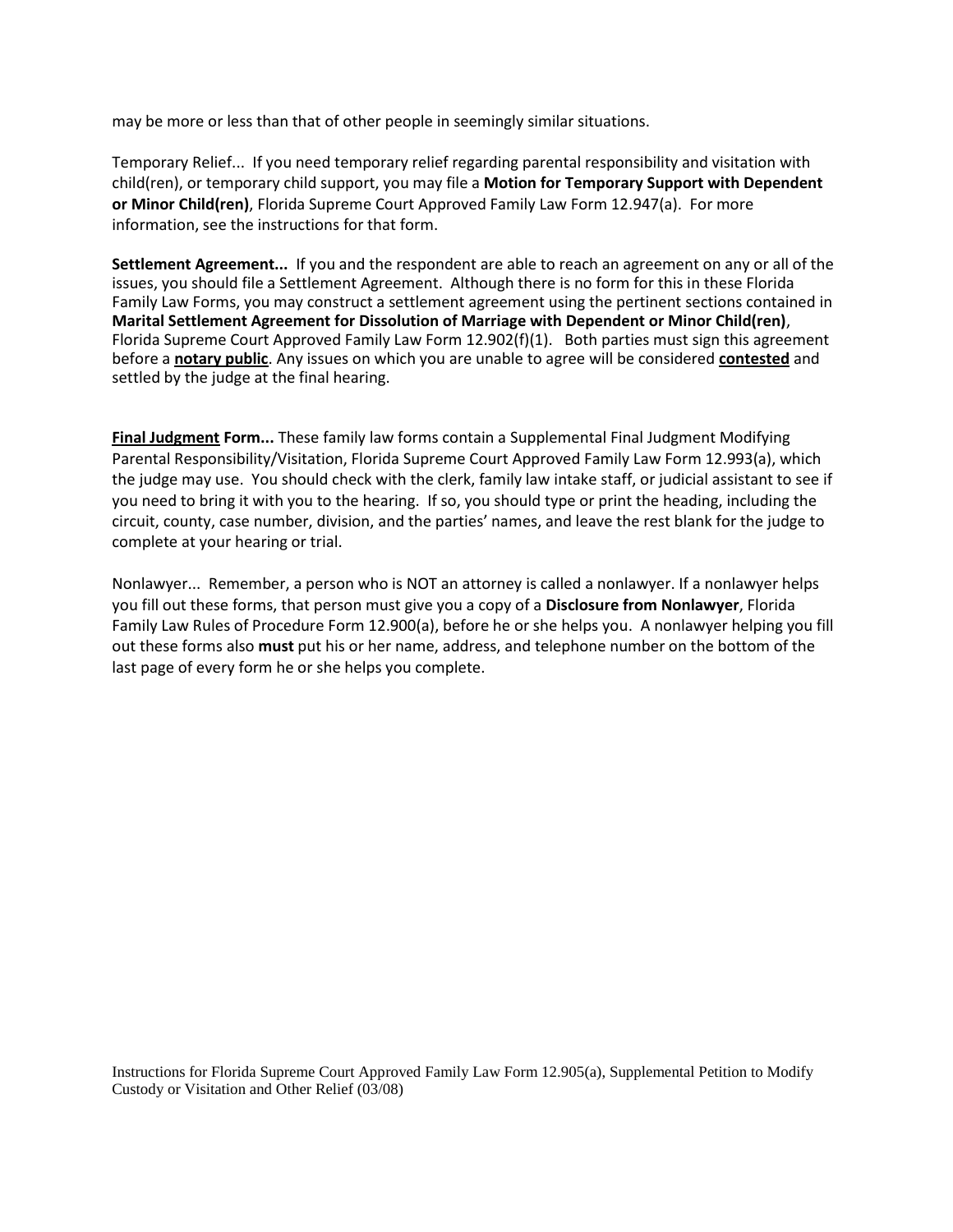IN THE CIRCUIT COURT OF THE \_\_\_\_\_\_\_\_\_\_\_\_\_\_\_\_\_\_\_\_ JUDICIAL CIRCUIT, IN AND FOR \_\_\_\_\_\_\_\_\_\_\_\_\_\_\_\_\_\_\_\_\_\_\_\_\_\_COUNTY, FLORIDA

> Case No.: \_\_\_\_\_\_\_\_\_\_\_\_\_\_\_\_\_\_\_\_\_\_\_\_ Division:\_\_\_\_\_\_\_\_\_\_\_\_\_\_\_\_\_\_\_\_\_\_\_\_\_

\_\_\_\_\_\_\_\_\_\_\_\_\_\_\_\_\_\_\_\_\_\_\_\_\_\_\_\_\_\_\_\_\_\_\_\_, Petitioner,

and

\_\_\_\_\_\_\_\_\_\_\_\_\_\_\_\_\_\_\_\_\_\_\_\_\_\_\_\_\_\_\_\_\_\_\_\_, Respondent.

### **SUPPLEMENTAL PETITION TO MODIFY CUSTODY OR VISITATION AND OTHER RELIEF**

I, *{full legal name}* \_\_\_\_\_\_\_\_\_\_\_\_\_\_\_\_\_\_\_\_\_\_\_\_\_\_\_\_\_\_\_\_\_\_\_\_\_\_\_\_\_\_\_\_, being sworn, certify that the following information is true:

- 1. The parties to this action were granted a final judgment of () dissolution of marriage () paternity on *{date}* \_\_\_\_\_\_\_\_\_\_\_\_\_\_\_\_\_\_. A copy of the final judgment and any modification(s) is attached.
- 2. Paragraph(s) \_\_\_\_\_\_\_\_\_\_\_\_\_\_\_of the () final judgment or () most recent modification thereof describes the present custody and/or visitation ordered.
- as follows: *{explain}* \_\_\_\_\_\_\_\_\_\_\_\_\_\_\_\_\_\_\_\_\_\_\_\_\_\_\_\_\_\_\_\_\_\_\_\_\_\_\_\_\_\_\_\_\_\_\_\_\_\_\_\_\_\_\_\_\_\_\_ 3. Since the final judgment or last modification thereof, there has been a substantial change in circumstances, requiring a modification in custody or visitation. Those substantial changes are

\_\_\_\_\_\_\_\_\_\_\_\_\_\_\_\_\_\_\_\_\_\_\_\_\_\_\_\_\_\_\_\_\_\_\_\_\_\_\_\_\_\_\_\_\_\_\_\_\_\_\_\_\_\_\_\_\_\_\_\_\_\_\_\_\_\_\_\_\_\_\_\_\_\_\_ \_\_\_\_\_\_\_\_\_\_\_\_\_\_\_\_\_\_\_\_\_\_\_\_\_\_\_\_\_\_\_\_\_\_\_\_\_\_\_\_\_\_\_\_\_\_\_\_\_\_\_\_\_\_\_\_\_\_\_\_\_\_\_\_\_\_\_\_\_\_\_\_\_\_\_ \_\_\_\_\_\_\_\_\_\_\_\_\_\_\_\_\_\_\_\_\_\_\_\_\_\_\_\_\_\_\_\_\_\_\_\_\_\_\_\_\_\_\_\_\_\_\_\_\_\_\_\_\_\_\_\_\_\_\_\_\_\_\_\_\_\_\_\_\_\_\_\_\_\_\_ \_\_\_\_\_\_\_\_\_\_\_\_\_\_\_\_\_\_\_\_\_\_\_\_\_\_\_\_\_\_\_\_\_\_\_\_\_\_\_\_\_\_\_\_\_\_\_\_\_\_\_\_\_\_\_\_\_\_\_\_\_\_\_\_\_\_\_\_\_\_\_\_\_\_\_ \_\_\_\_\_\_\_\_\_\_\_\_\_\_\_\_\_\_\_\_\_\_\_\_\_\_\_\_\_\_\_\_\_\_\_\_\_\_\_\_\_\_\_\_\_\_\_\_\_\_\_\_\_\_\_\_\_\_\_\_\_\_\_\_\_\_\_\_\_\_\_\_\_\_\_

\_\_\_\_\_\_\_\_\_\_\_\_\_\_\_\_\_\_\_\_\_\_\_\_\_\_\_\_\_\_\_\_\_\_\_\_\_\_\_\_\_\_\_\_\_\_\_\_\_\_\_\_\_\_\_\_\_\_\_\_\_\_\_\_\_\_\_\_\_\_\_\_\_\_\_

\_\_\_\_\_\_\_\_\_\_\_\_\_\_\_\_\_\_\_\_\_\_\_\_\_\_\_\_\_\_\_\_\_\_\_\_\_\_\_\_\_\_\_\_\_\_\_\_\_\_\_\_\_\_\_\_\_\_\_\_\_\_\_\_\_\_\_\_\_\_\_\_\_\_\_ \_\_\_\_\_\_\_\_\_\_\_\_\_\_\_\_\_\_\_\_\_\_\_\_\_\_\_\_\_\_\_\_\_\_\_\_\_\_\_\_\_\_\_\_\_\_\_\_\_\_\_\_\_\_\_\_\_\_\_\_\_\_\_\_\_\_\_\_\_\_\_\_\_\_\_ \_\_\_\_\_\_\_\_\_\_\_\_\_\_\_\_\_\_\_\_\_\_\_\_\_\_\_\_\_\_\_\_\_\_\_\_\_\_\_\_\_\_\_\_\_\_\_\_\_\_\_\_\_\_\_\_\_\_\_\_\_\_\_\_\_\_\_\_\_\_\_\_\_\_\_ \_\_\_\_\_\_\_\_\_\_\_\_\_\_\_\_\_\_\_\_\_\_\_\_\_\_\_\_\_\_\_\_\_\_\_\_\_\_\_\_\_\_\_\_\_\_\_\_\_\_\_\_\_\_\_\_\_\_\_\_\_\_\_\_\_\_\_\_\_\_\_\_\_\_\_ \_\_\_\_\_\_\_\_\_\_\_\_\_\_\_\_\_\_\_\_\_\_\_\_\_\_\_\_\_\_\_\_\_\_\_\_\_\_\_\_\_\_\_\_\_\_\_\_\_\_\_\_\_\_\_\_\_\_\_\_\_\_\_\_\_\_\_\_\_\_\_\_\_\_\_ \_\_\_\_\_\_\_\_\_\_\_\_\_\_\_\_\_\_\_\_\_\_\_\_\_\_\_\_\_\_\_\_\_\_\_\_\_\_\_\_\_\_\_\_\_\_\_\_\_\_\_\_\_\_\_\_\_\_\_\_\_\_\_\_\_\_\_\_\_\_\_\_\_\_\_

4. I ask the Court to modify the () custody () visitation as follows:  $\{explain\}$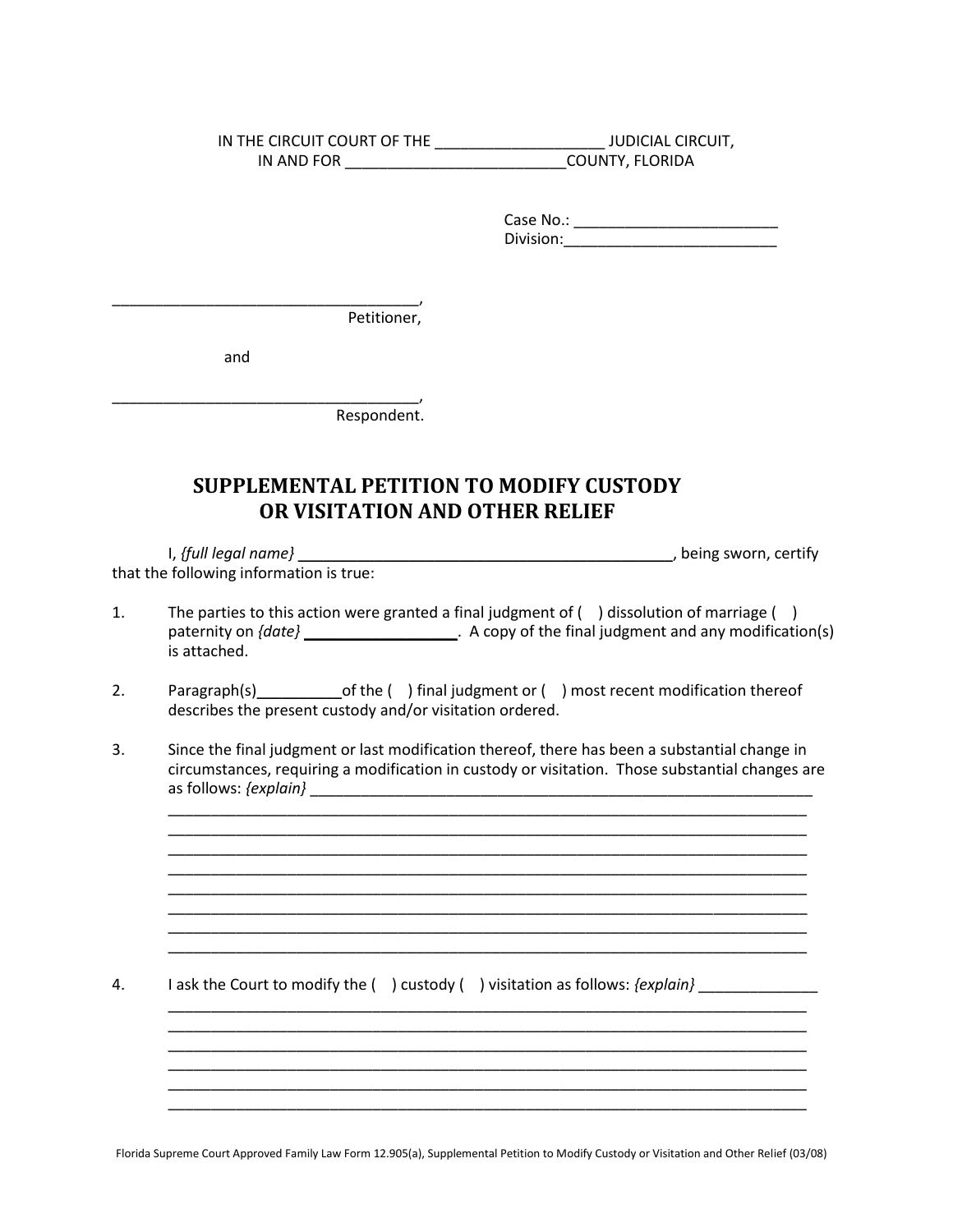| J. | This modification is in the best interests of the child(ren) because: {explain} |  |
|----|---------------------------------------------------------------------------------|--|
|----|---------------------------------------------------------------------------------|--|

\_\_\_\_\_\_\_\_\_\_\_\_\_\_\_\_\_\_\_\_\_\_\_\_\_\_\_\_\_\_\_\_\_\_\_\_\_\_\_\_\_\_\_\_\_\_\_\_\_\_\_\_\_\_\_\_\_\_\_\_\_\_\_\_\_\_\_\_\_\_\_\_\_\_\_

| 6.               | assigned to military service.                                                                                                                                                                                                                                                    | Respondent $[\sqrt{v}$ one only $]$ ( ) is ( ) is not currently activated, deployed, or temporarily                                                                                                                            |  |  |  |
|------------------|----------------------------------------------------------------------------------------------------------------------------------------------------------------------------------------------------------------------------------------------------------------------------------|--------------------------------------------------------------------------------------------------------------------------------------------------------------------------------------------------------------------------------|--|--|--|
| 7.               | If the requested modification is granted, Petitioner requests that child support be modified,<br>consistent with the modification of custody or visitation. A Child Support Guidelines Worksheet,<br>Florida Family Law Rules of Procedure Form 12.902(e), is, or will be filed. |                                                                                                                                                                                                                                |  |  |  |
| 8.               | A completed Family Law Financial Affidavit, Florida Family Law Rules of Procedure Form<br>12.902(b) or (c), is, or will be, filed.                                                                                                                                               |                                                                                                                                                                                                                                |  |  |  |
| 9.               |                                                                                                                                                                                                                                                                                  | A completed Uniform Child Custody Jurisdiction and Enforcement Act (UCCJEA) Affidavit, Florida<br>Supreme Court Approved Family Law Form 12.902(d), is filed with this petition.                                               |  |  |  |
| 10.              | If not previously filed in this case, a completed Notice of Social Security Number, Florida<br>Supreme Court Approved Family Law Form 12.902(j), is filed with this petition.                                                                                                    |                                                                                                                                                                                                                                |  |  |  |
| 11.              |                                                                                                                                                                                                                                                                                  |                                                                                                                                                                                                                                |  |  |  |
|                  |                                                                                                                                                                                                                                                                                  |                                                                                                                                                                                                                                |  |  |  |
|                  | and/or imprisonment.                                                                                                                                                                                                                                                             | I understand that I am swearing or affirming under oath to the truthfulness of the claims<br>made in this petition and that the punishment for knowingly making a false statement includes fines                               |  |  |  |
|                  | Dated: ______________________                                                                                                                                                                                                                                                    |                                                                                                                                                                                                                                |  |  |  |
|                  |                                                                                                                                                                                                                                                                                  | Signature of Petitioner                                                                                                                                                                                                        |  |  |  |
|                  |                                                                                                                                                                                                                                                                                  |                                                                                                                                                                                                                                |  |  |  |
|                  |                                                                                                                                                                                                                                                                                  |                                                                                                                                                                                                                                |  |  |  |
|                  |                                                                                                                                                                                                                                                                                  |                                                                                                                                                                                                                                |  |  |  |
| <b>COUNTY OF</b> | <b>STATE OF FLORIDA</b>                                                                                                                                                                                                                                                          |                                                                                                                                                                                                                                |  |  |  |
|                  |                                                                                                                                                                                                                                                                                  | Sworn to or affirmed and signed before me on by by the state of the state of the state of the state of the state of the state of the state of the state of the state of the state of the state of the state of the state of th |  |  |  |
|                  |                                                                                                                                                                                                                                                                                  | NOTARY PUBLIC or DEPUTY CLERK                                                                                                                                                                                                  |  |  |  |
|                  |                                                                                                                                                                                                                                                                                  | [Print, type, or stamp commissioned name of notary or<br>deputy clerk.]                                                                                                                                                        |  |  |  |

\_\_\_\_\_\_ Personally known Produced identification